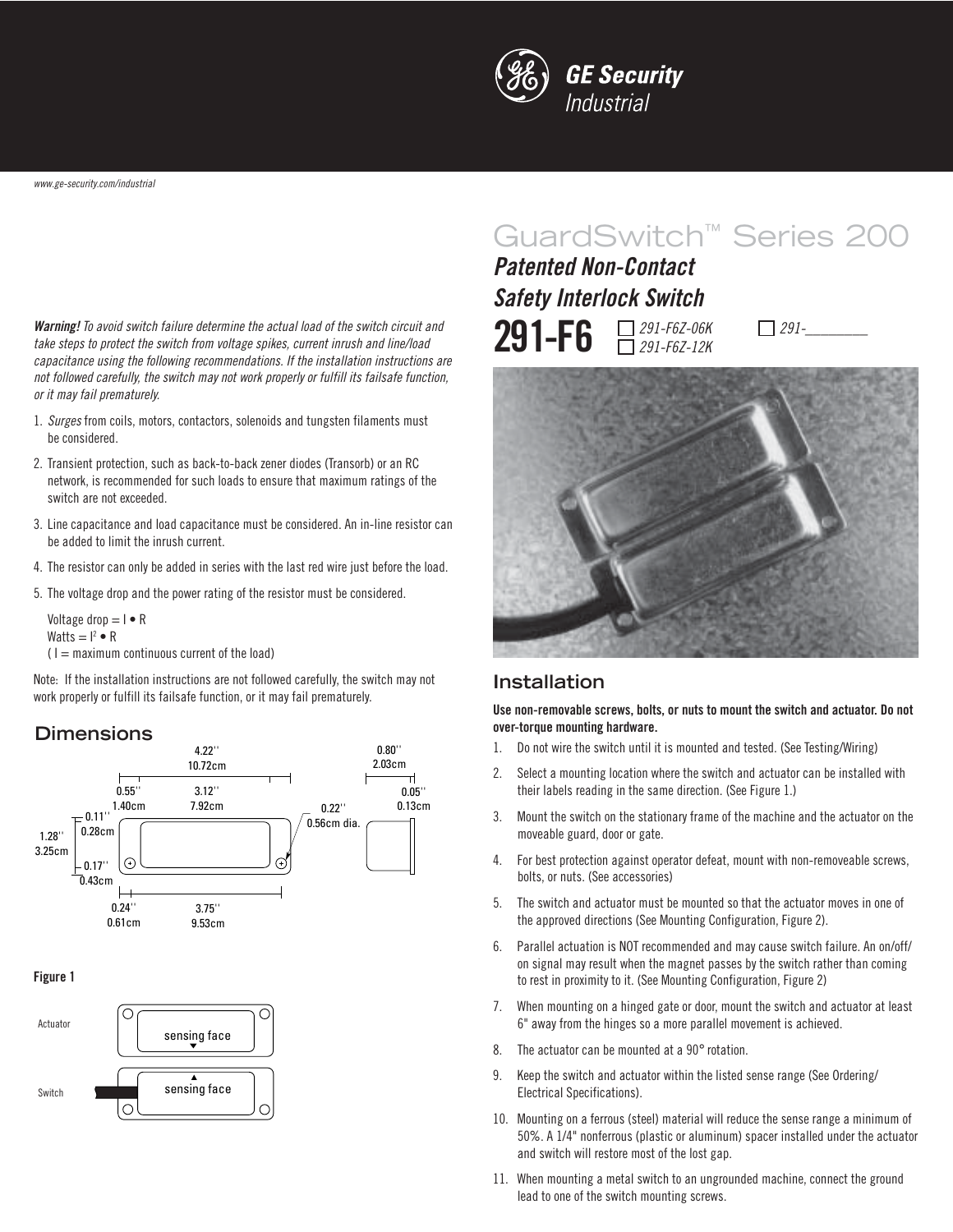# **Mounting Configurations**

### **Figure 2**



\* Actuation surface

Three configurations are appropriate for interlock applications. The parallel actuation can result in on/off/on signal if the actuator passes by the switch rather than coming to rest in proximity to it. This is NOT a recommended configuration for interlock applications.

## **Wiring for one FailSafe GuardSwitch™**

Add a 1/2 amp *fast-acting* fuse<sup>\*</sup> in series to protect the switch from premature failure caused by inrush-currents, tampering, or excessive vibration.

### **Wiring for two to ten FailSafe GuardSwitches™ in series**

Add a 1/2 amp *fast-acting* fuse in series to protect the switch from premature failure caused by inrush-currents, tampering, or excessive vibration.



\* Use fast-acting Littlefuse 216, fast-acting Microfuse or fast-acting Pico II fuse up to 1/2 Amp.



\* Use fast-acting Littlefuse 216, fast-acting Microfuse or fast-acting Pico II fuse up to 1/2 Amp.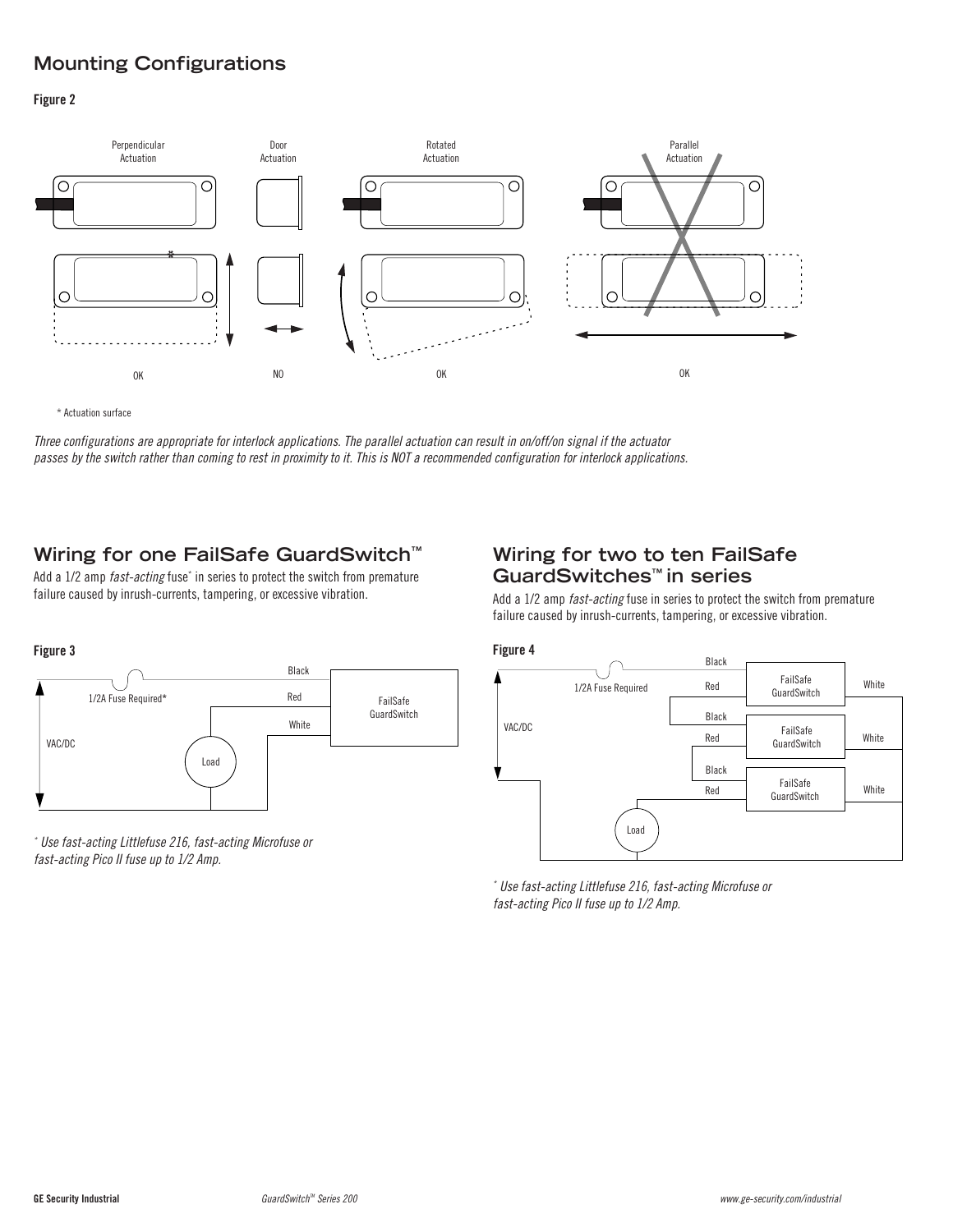# **Testing**

After mounting the switch and actuator, test the switch for proper operation. Test with circuit disconnected from source and load. For multiple switches in series, test one switch at a time with all other guard doors closed. Then:

- 1. Hook the black and white leads of the switch to an Ohmmeter. Move the gate or door open and closed several times slowly. At all times the meter should read O.L. or "open."
- 2. Hook the Ohmmeter to the black and red leads of the switch. Move the door or gate open and closed. The meters should read O.L. when the actuator is away and it should read less than 1 Ohm when the actuator is in range.
- 3. Hook the Ohmmeter to the white and red leads of the switch. Move the door or gate open and closed. The meter should read 11–14 ohms (F6 model) and 500-100 ohms (F7 models) when the actuator is away and it should read O.L. when the actuator is in range.

### **Wiring**

- 1. After the switch and actuator have been mounted and tested, wire the FailSafe GuardSwitch™ as shown in Figure 3.
- 2. For wiring 2 to 10 FailSafe GuardSwitches™ in series, see Figure 4. (Do not exceed 10 switches in a series).
- 3. Failure to install in-line fuse voids warranty.

## **Troubleshooting**

If the in-line fuse blows or the GuardSwitch™ remains open:

- 1. Check the application for premature failure caused by inrush-currents, tampering, excessive vibration and misalignment.
- 2. Disconnect all three wires of GuardSwitch™ and test according to testing instructions, steps 1-3.
- 3. If the GuardSwitch™ fails any of the three tests, it must be replaced.
- 4. Replace the in-line fuse if blown.

# **General Specifications**

| <b>Enclosure</b>         | Seamless 304 Stainless Steel                                              |
|--------------------------|---------------------------------------------------------------------------|
| <b>Temperature Range</b> | $-40^{\circ}$ F to 150 $^{\circ}$ F (-40 $^{\circ}$ C to 65 $^{\circ}$ C) |
| Environmental            | <b>Hermetically Sealed Contact Switch</b>                                 |
|                          | Encapsulated in Polyurethane                                              |
| <b>NEMA Rating</b>       | 1, 2, 3, 4, 4X, 5, 6, 12                                                  |
| <b>Protection Class</b>  | IP 67                                                                     |
| <b>Response Time</b>     | 5 msec                                                                    |
| Life Cycles              | 100.000 Under Full Load:                                                  |
|                          | Up to 200,000,000 Under Dry Circuit                                       |
| Lead Types/O.D.          | SJTOW-A (K) 18/3 AWG/0.33" (0.83cm)                                       |
| UL/CSA                   | All Models                                                                |

**Note:** The 291-F6 has a patented "watch-dog" circuit which, when switch failure occurs, the fused watch-dog circuit will draw 2.5 Amps. The voltage supply must have a current capacity of 2.5 Amps. This results in an open, fail-safe condition.